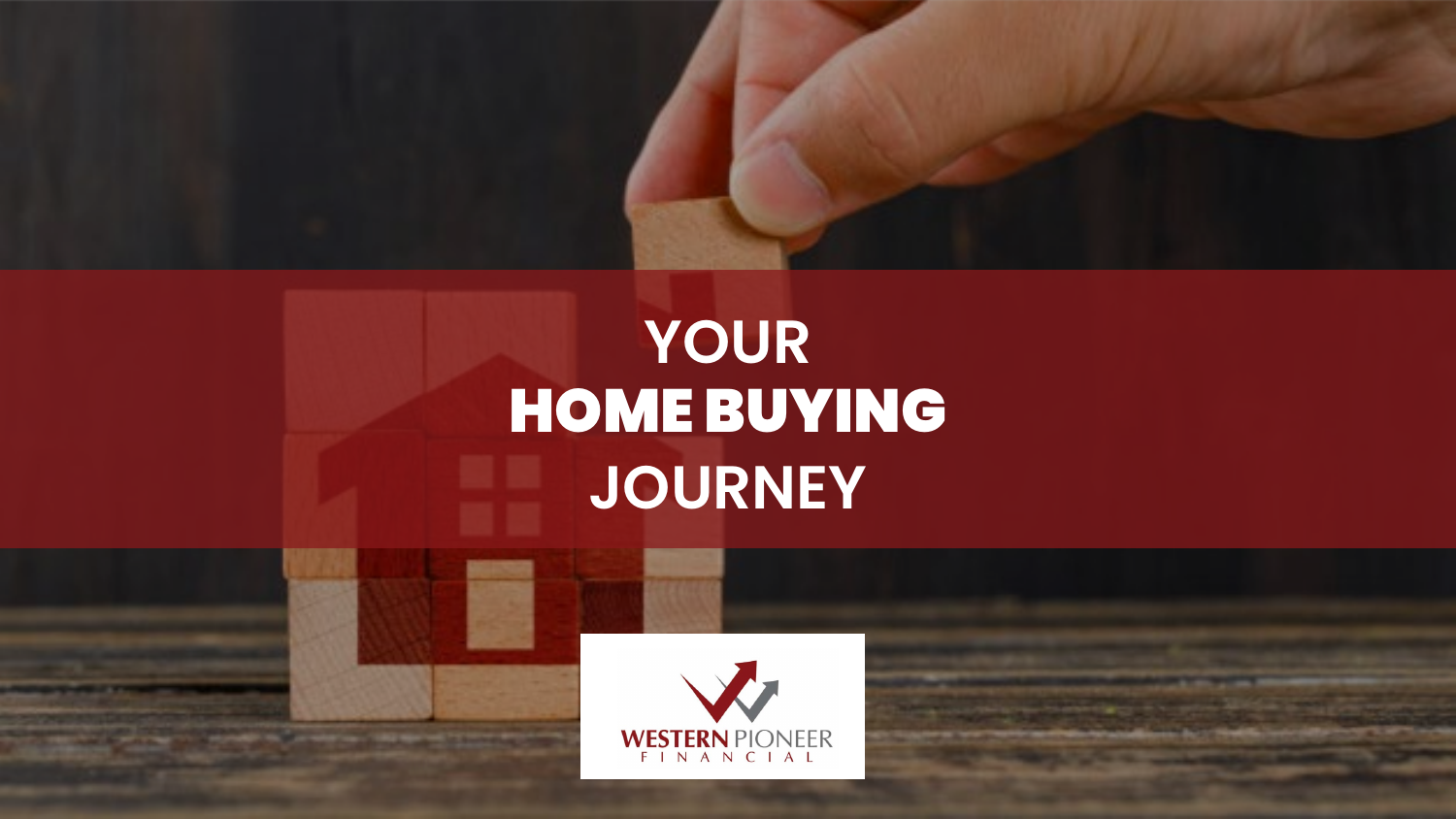

- **Apply by Completing an Application**  $\bullet$
- **Provide Supporting Documents**  $\bullet$
- **Determine your Qualifying Amount**  $\bullet$
- **Receive Your Pre-Approval**  $\bullet$
- **Go Over Your Loan Program & Estimated Cost of Your Loan**  $\bullet$
- **Start Shopping for your Home!** $\bullet$

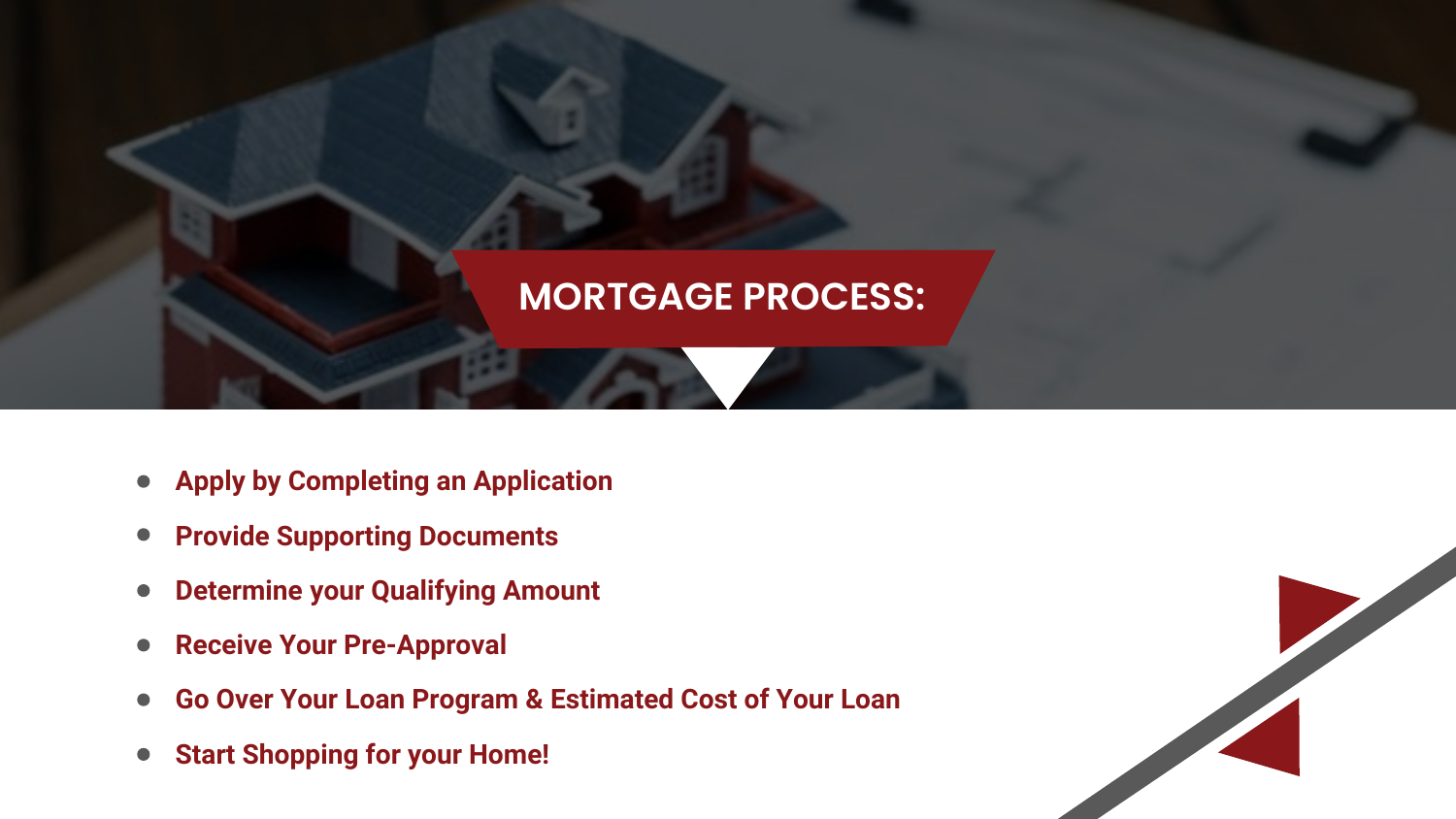# **SUPPORTING DOCUMENTS**

- 1 Copy of your Unexpired Government Issued Identification (ie. ID, Driver's License, Passport)
- 2 Copy of your Social Security Card
- 3 Pay Stubs (the most recent 30 days)
- 4 Bank Statements ALL PAGES even if they're blank (Most Recent 2 Months)
- 5 All W2s and/or 1099s Received in the Last 2 years
- 6 Federal Tax Returns with all Schedules/Attachments (Most Recent 2 Years)

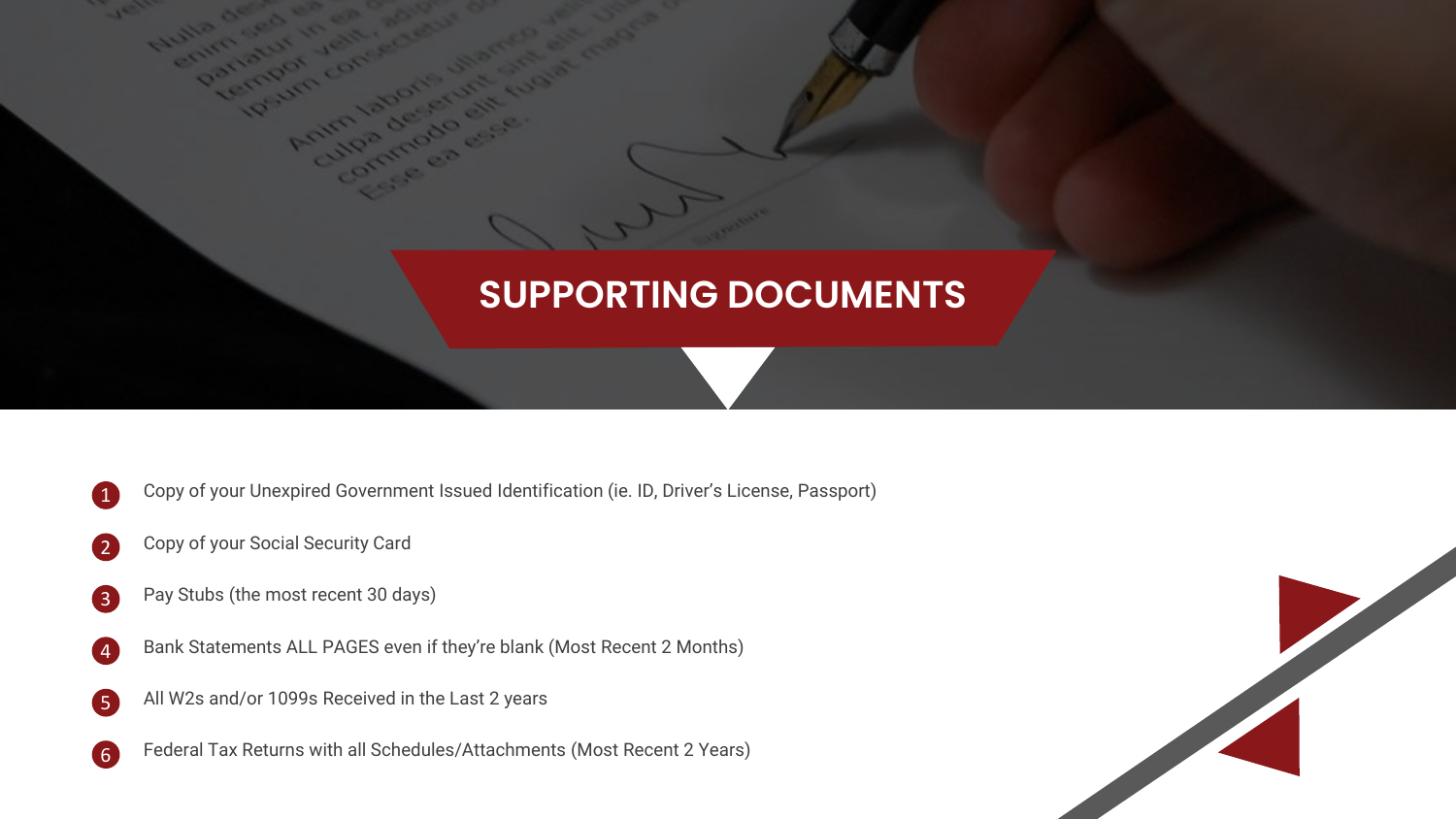## **ADDITIONAL DOCUMENTS THAT MAY BE NEEDED IF APPLICABLE**

### **Self-Employed And/Or Rental Income:**

2 Years Tax Returns (All Schedules)

#### **Retired:**  $\bullet$

 $\bullet$ 

- Social Security Award Letter
- Pension Documentation

### **Child Support/Alimony**

- Court Ordered Child Support Documents
- Court Ordered Divorce Papers
- If you receive Child Support Payments or Alimony we will need proof that the last 12 months of Child Support/Alimony Payments were made.

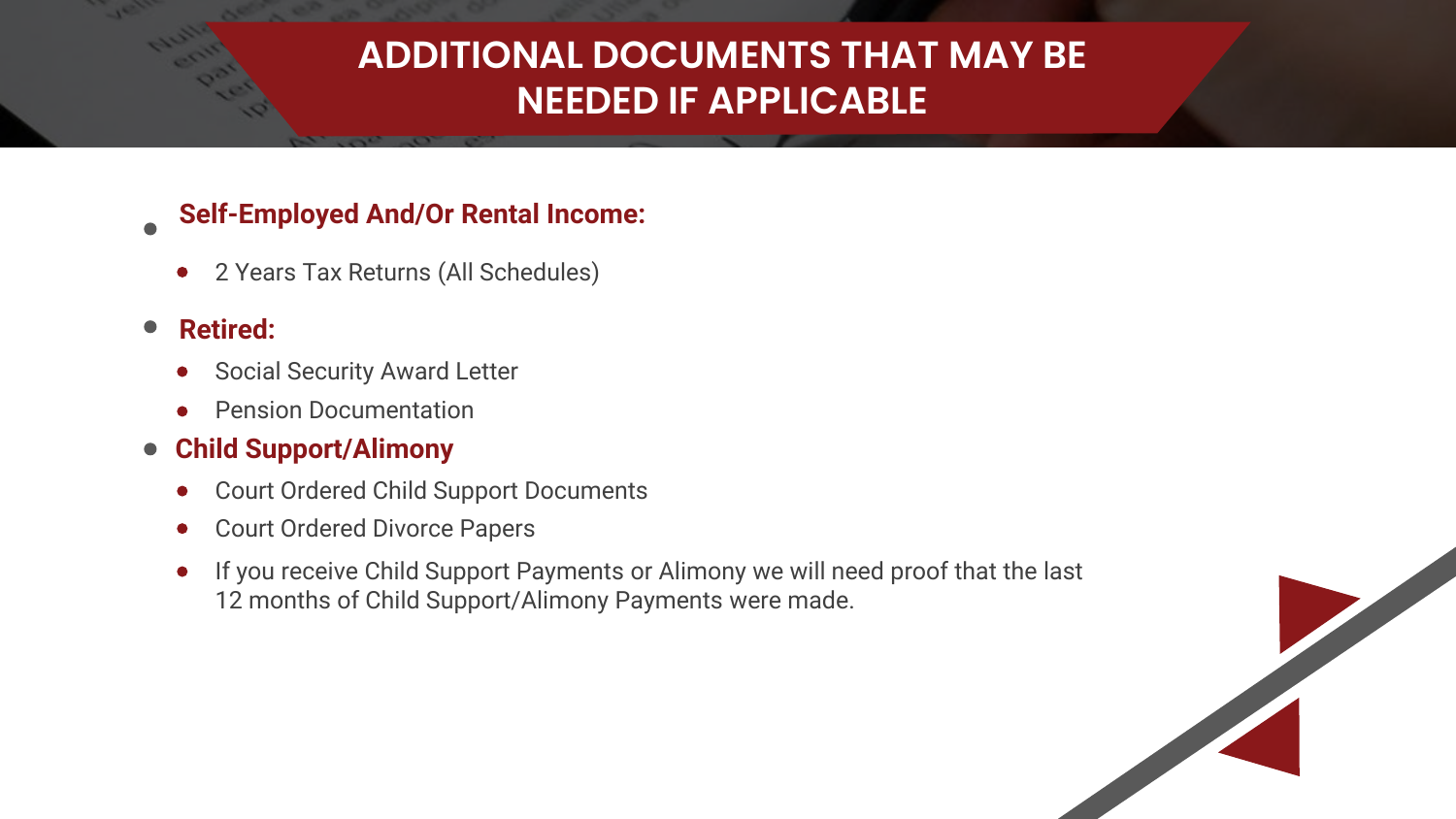# **ADDITIONAL DOCUMENTS THAT MAY BE NEEDED IF APPLICABLE**

### **401K:**

- Most Recent Quarterly Statement Or 2 Months Statements  $\bullet$
- Terms of Withdraw

#### **Bankruptcies**  $\bullet$

● Bankruptcy Papers including Discharge/Dismissal

#### **Residency**  $\bullet$

- **Copy of Unexpired Visa**
- Copy of Unexpired Permanent Resident Card

*If your Visa or Permanent Resident Card is about to expire in the next 6 Months you will need to provide proof of the Renewal.*

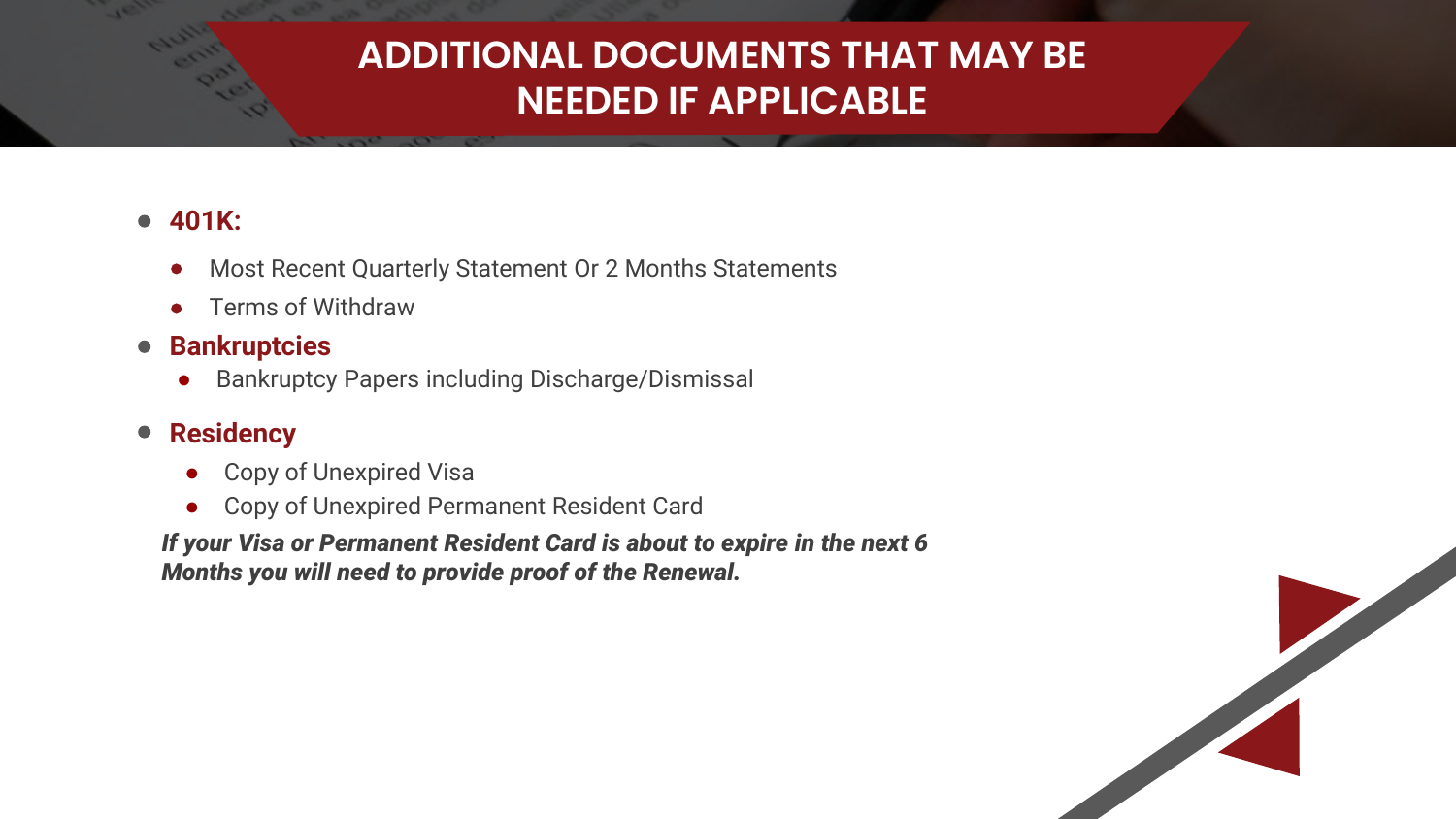### **QUALIFYING AMOUNT**

**DATE:** 08/18/2020

**PURCHASE PRICE:** \$210,000.00

**INTEREST RATE:** 3.25%

**LOAN TYPE:** CONV 30 YR 3% DOWN FIXED RATE

**MONTHLY PAYMENT:** \$1,312.37

- P&I: \$886.52 • TAX: \$218.75
- $\bullet$  INS: \$57.72 • MI: \$149.38

### **ESTIMATED CASH TO CLOSE:** \$12,497

- DOWN PAYMENT: \$6300
- EST. CLOSING COSTS: \$5712
- Appraisal: \$485.00 OUT OF POCKET EXPENSE ONCE IN CONTRACT
- Re-inspection: \$175 ALSO OUT OF POCKET EXPENSE ONCE IN CONTRACT BUT ONLY IF APPRAISER CALLS FOR REPAIRS ON PROPERTY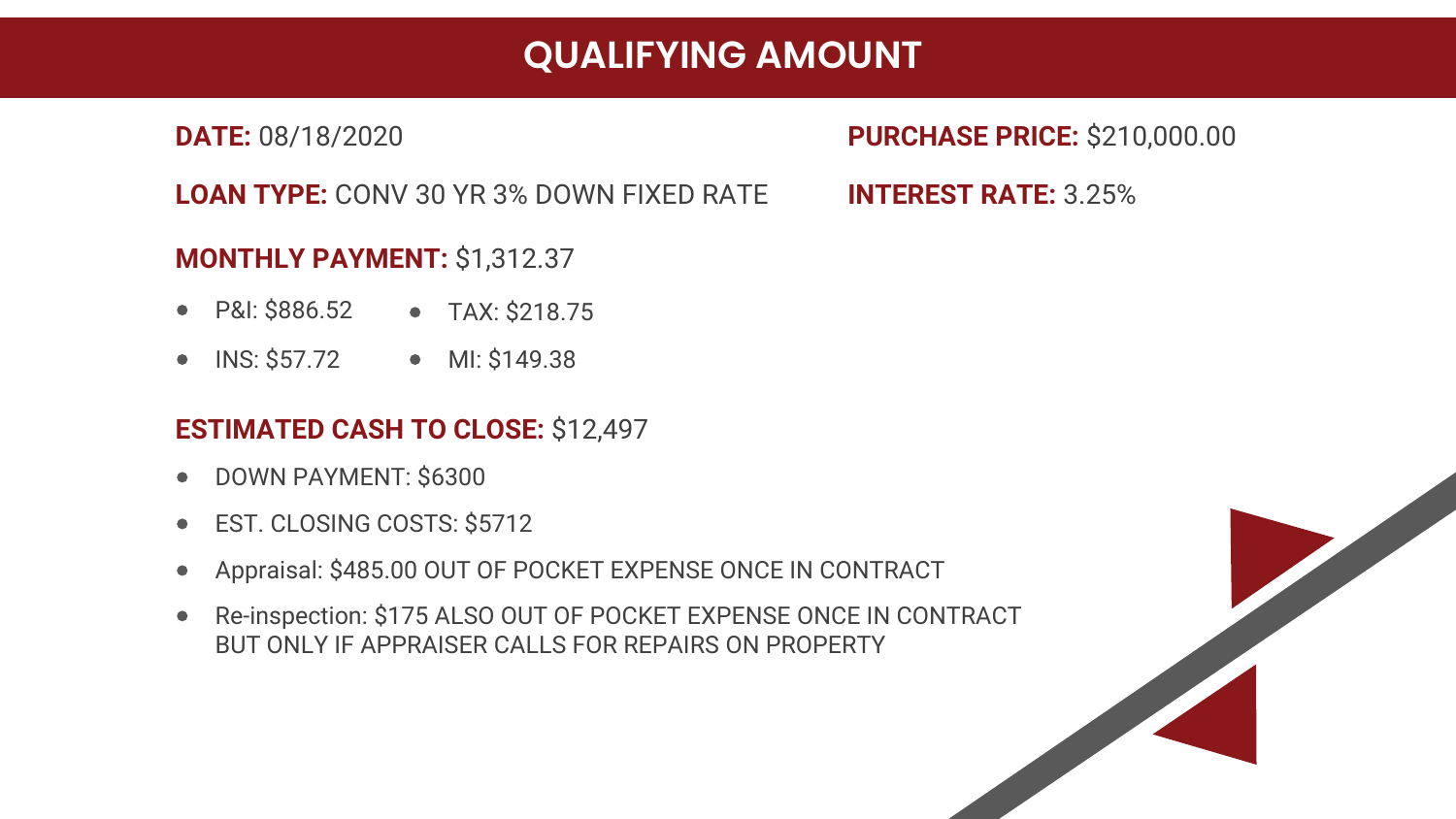### **UNDERSTANDING YOUR CREDIT**

Credit has 54 different scoring algorithms. This is why there is variation of the credit scores you see when you monitor your credit online and apply for credit.

### **ONLINE SCORES**

The credit algorithms used for online credit monitoring are generally only scoring your past 12 months of credit history, which is why you can see a significant difference between a credit score when you apply for credit, as opposed to the score you view online. The online scores are there for you to monitor changes in your credit, not to apply for credit.

### **THE 3 CREDIT BUREAUS**

**• TRANSUNION • EQUIFAX • EXPERIAN**

Each one of these bureaus use a different credit scoring algorithm, which is why you see a variation between the 3 scores.

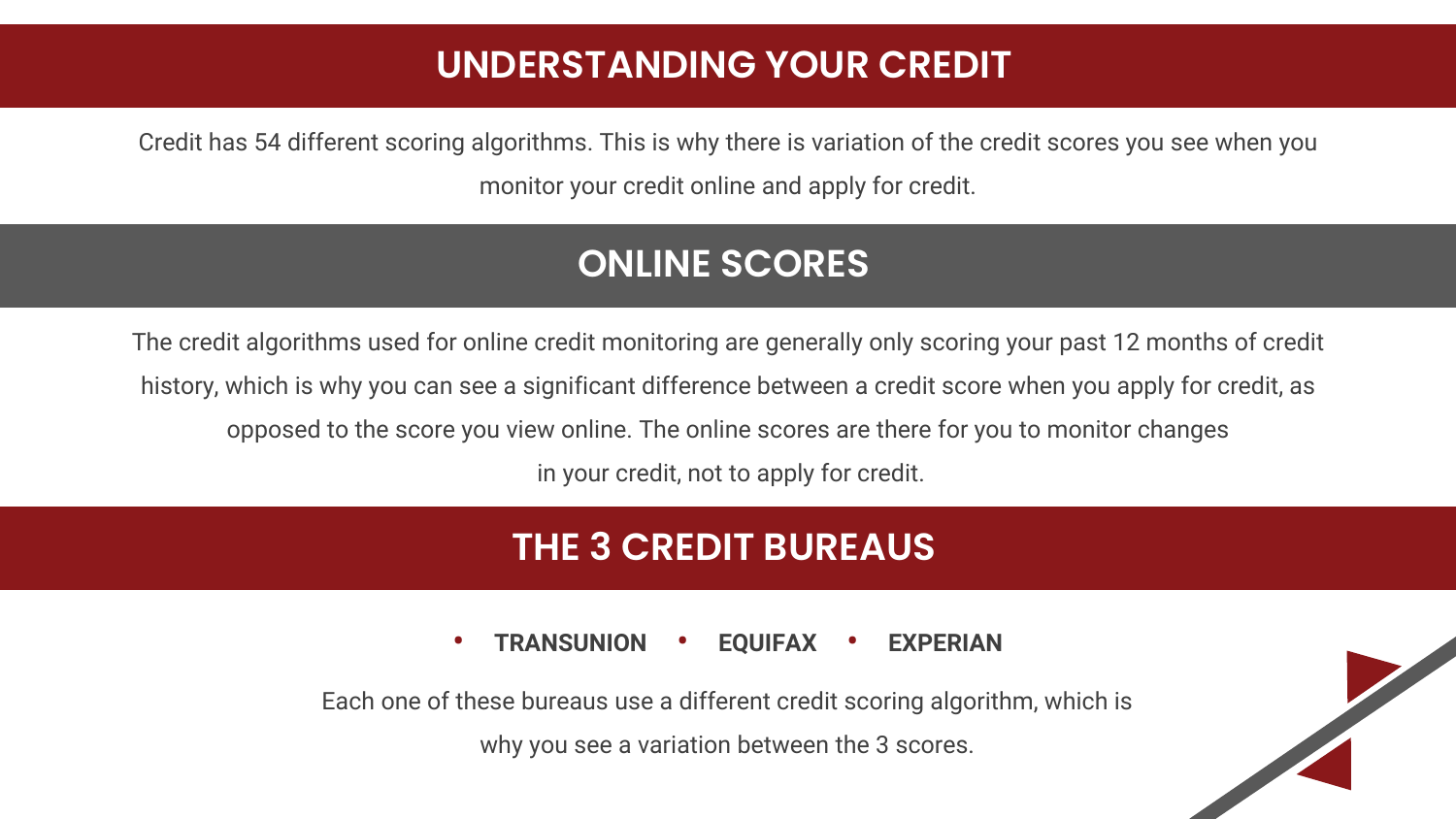### **CREDIT SCORE**

### **Qualifying Credit Score: (lowest mid-score): 661**

#### **Borrower One credit Scores: Michael**



#### **Borrower Two credit Scores: Christine**

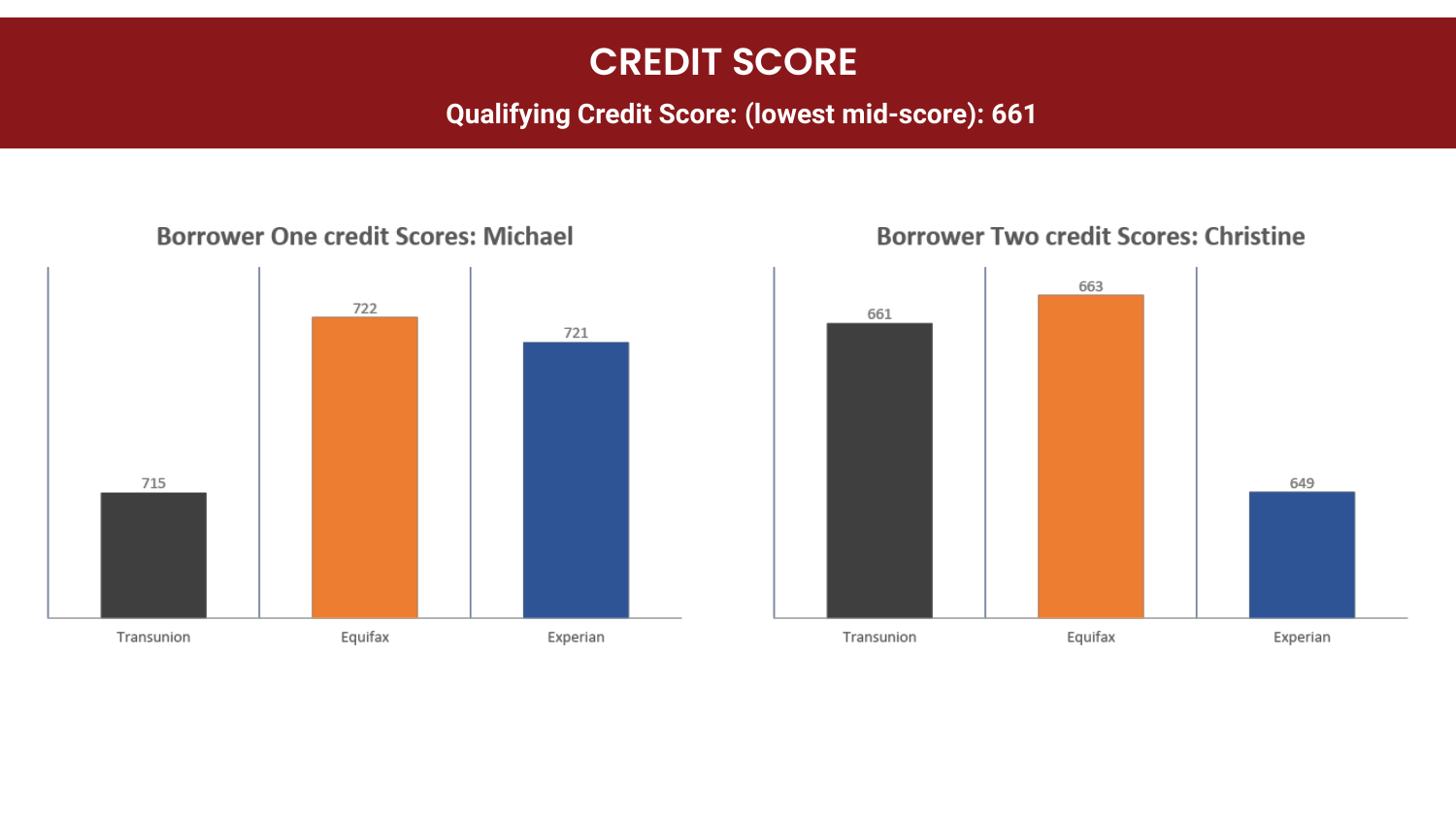### **MORTGAGE INQUIRIES**

A mortgage credit inquiry will cost you anywhere between 0-5 points against your credit depending on how many credit inquiries and new lines of credit have been opened up over the past 6 months. Mortgage credit inquiries within a 30 day shopping window will count as one inquiry.

### **5 MAJOR CATEGORIES**

**Payment History: 35%**

**Available Credit: 30%**

**Length of Credit History: 15%**

**Types of Credit Used: 10%**

**New Credit: 10%**

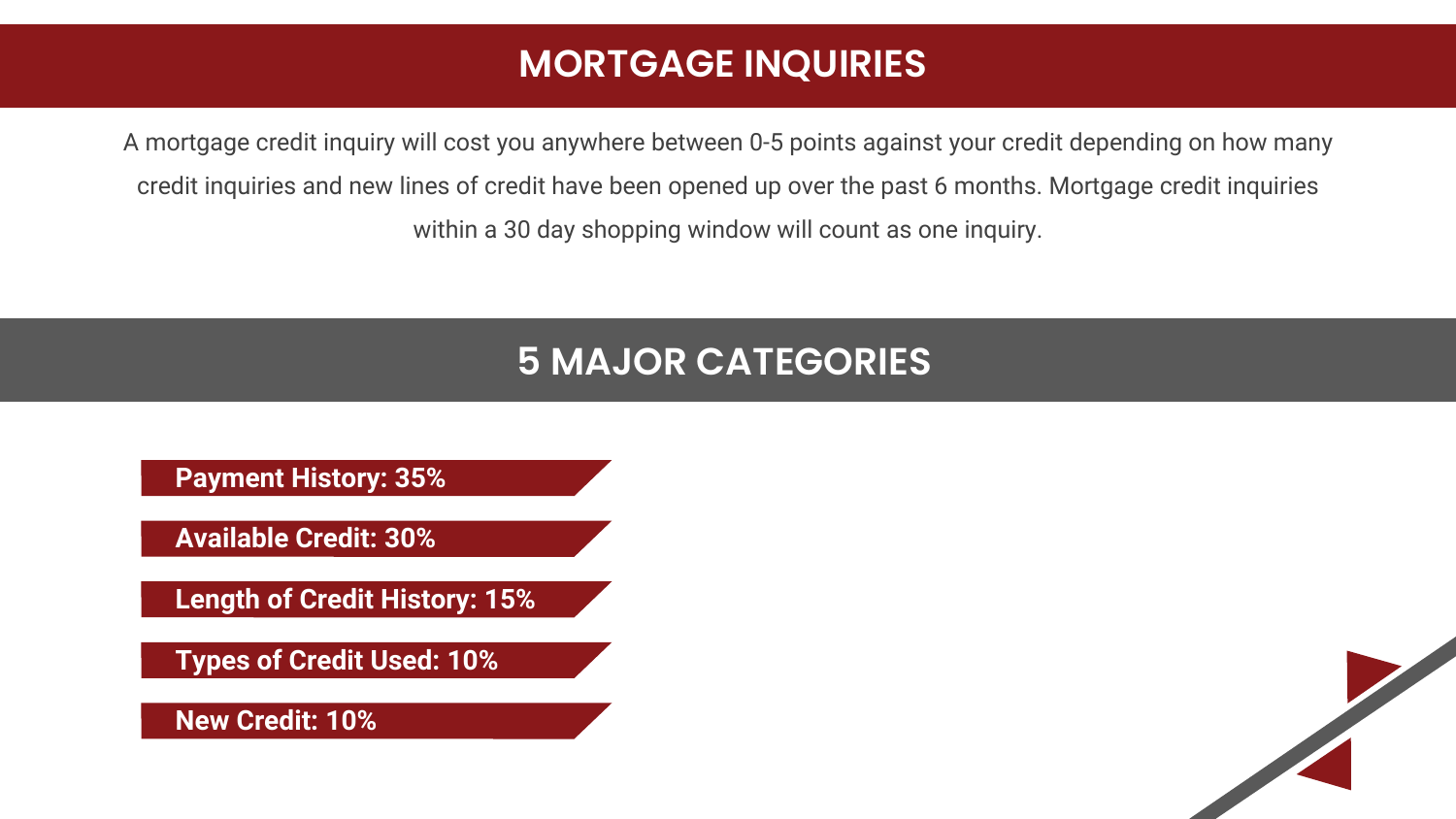### **CLOSING COSTS**



- Impound Account Set-up
- Prepaid Interest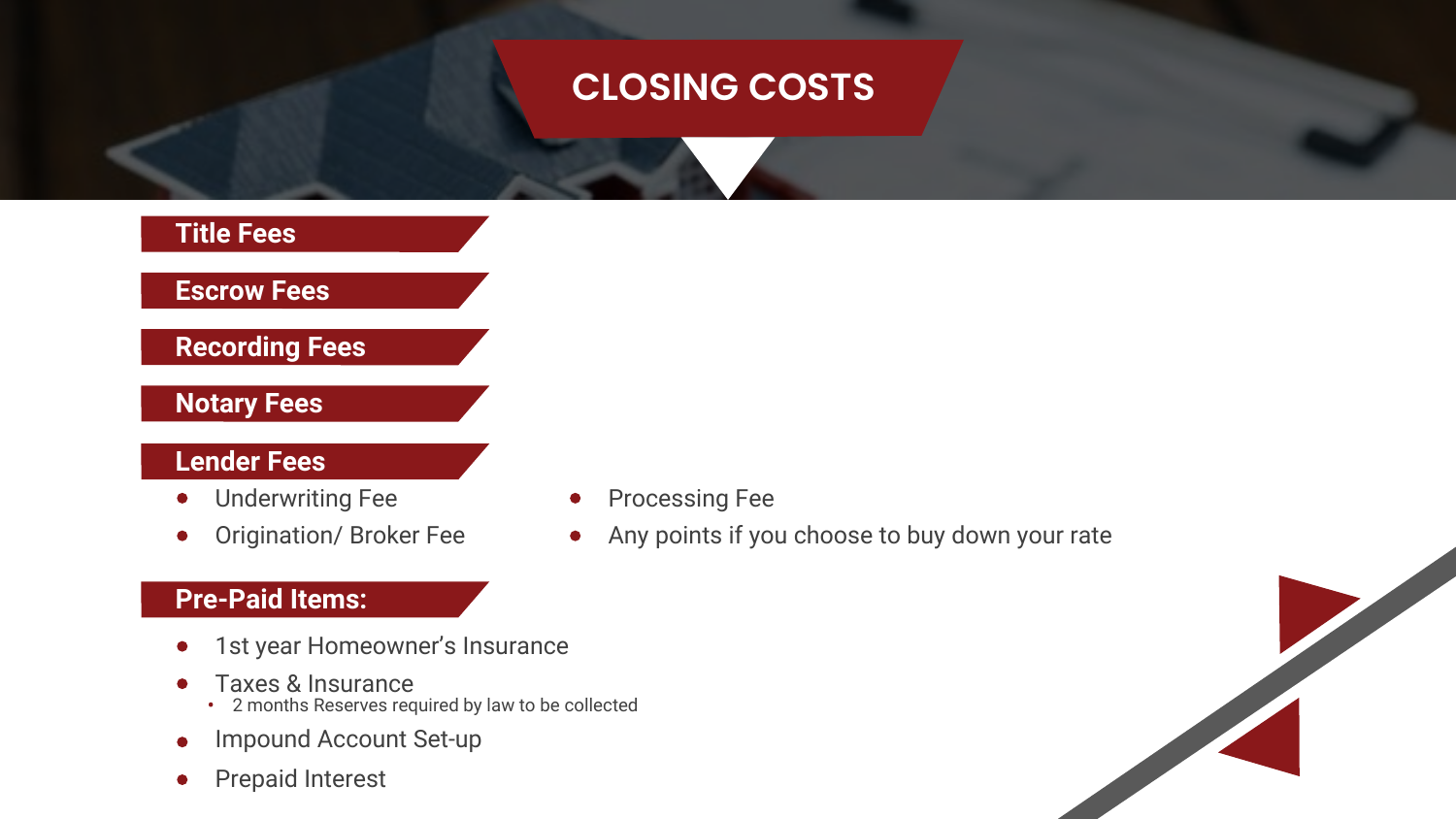# **ACCEPTABLE SOURCES OF FUNDS**

### **Down Payment:**

- Your Own Funds  $\bullet$ 
	- **•** Bank Account
	- **•** 401k/Retirement Account
	- **•** Cash not Allowed. If you cash a check it becomes cash. If you pull cash out and deposit later it becomes cash. Make sure it's an automatic transfer if you want to move funds around.
- Gift from Immediate Relative
- Down Payment Assistance

### **Closing Costs:**

- Your Own Funds
- Gift From Immediate Relative
- Lender Credit  $\bullet$
- Seller Credit negotiated in Purchase Contract  $\bullet$

### **Appraisal:**

Funds can come from anywhere and are not sourced

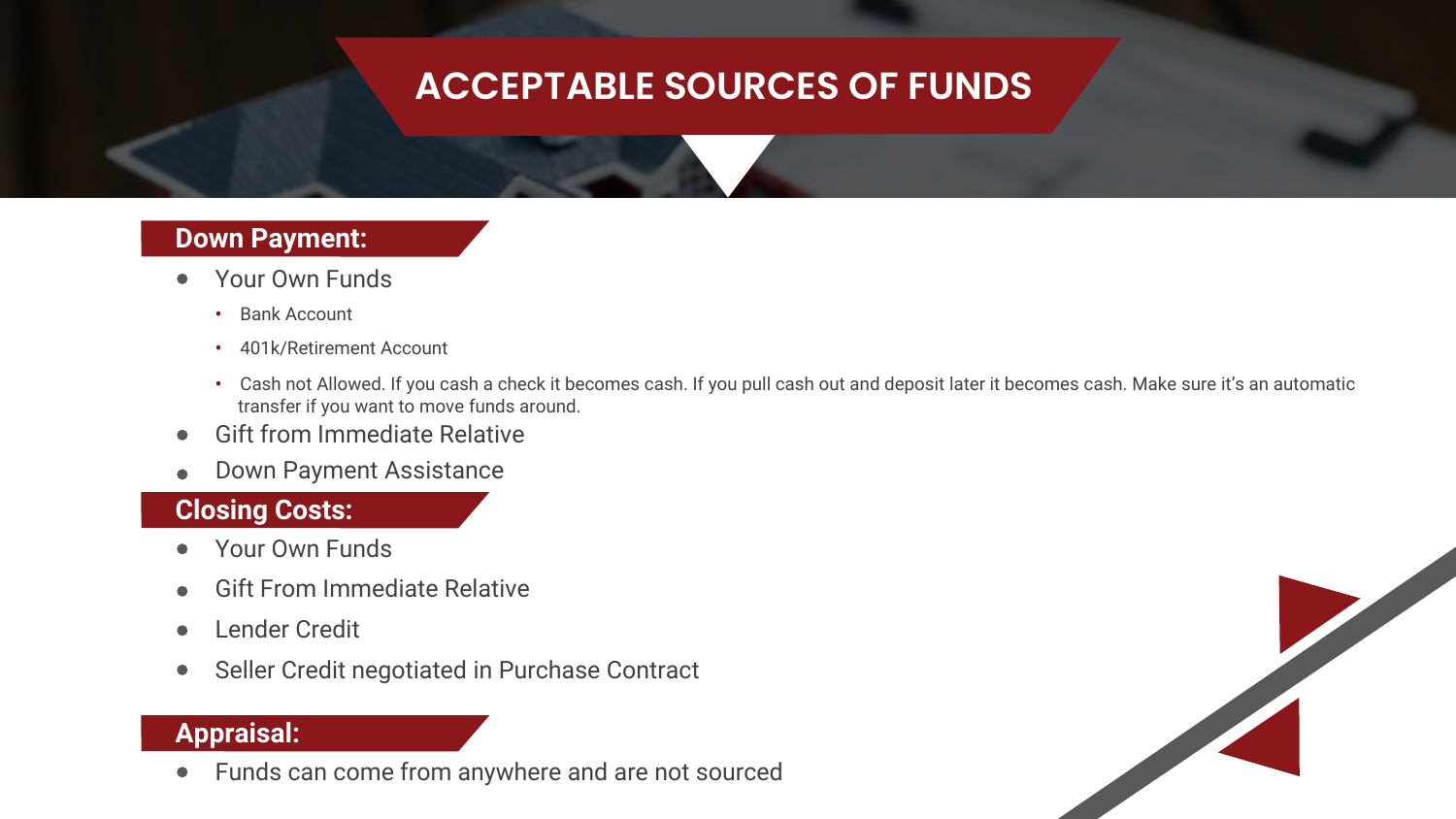### **GIFT FUNDS**

**Gifted funds must come from an immediate relative, i.e. Parents, Grandparents, Spouses, Siblings, Aunts & Uncles are allowed. Cousins and Friends are not allowed.**

### **Documentation Required:**

- Signed Gift Letter from all parties (provided by your Loan Officer and/or Escrow Company)
- Most Recent 2 Months of Bank Statements from Gift Donor (all pages) Showing Availability of Funds

#### **Transferring of Funds:**

- It is easiest to have funds wired directly to the Escrow Company from the donor account towards end of escrow. Your Loan Officer or Processor will provide you & your gift donor with Wiring Instructions.
- If funds are given to you, the following documentation is required:
	- **•** 30 day Activity Summary from your bank showing funds received and updated available balance.
	- **•** Copy of Bank Image of the check received from the Donor that was deposited into your account if a check was made.
	- **•** A 30 day bank activity log from your donor showing the gift has cleared their account.
	- **•** Gift Funds must be in a form of a Check from donors Account or Automatic Transfer of Funds. DO NOT pull cash out and deposit into your account.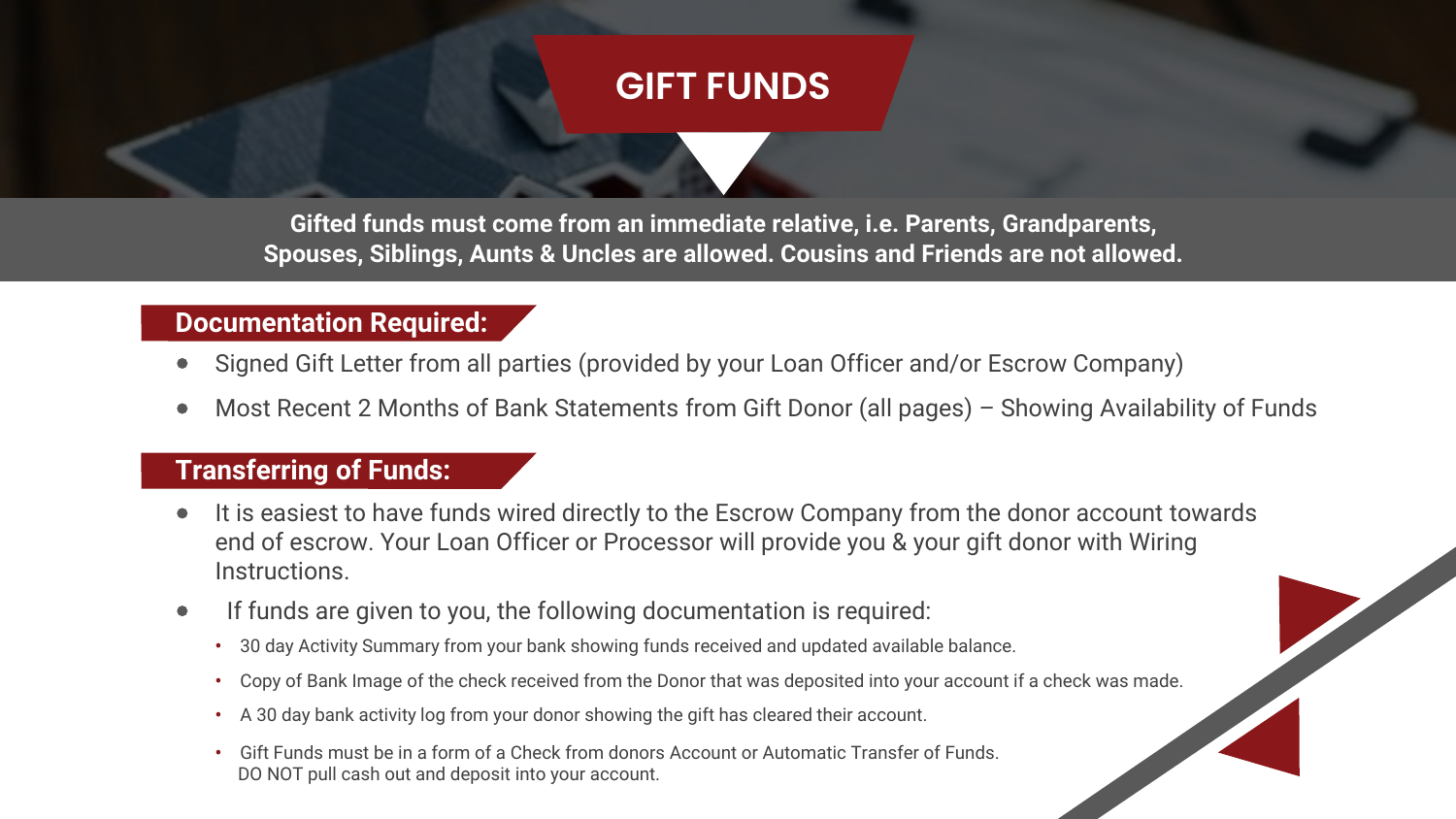### **USING 401K FUNDS**

If you will be using funds from your 401k account, you will want to request those funds as soon as you go into contract. Typically this will be a loan issued against your 401k balance. It can take several weeks for you to receive the funds and have them available to you. You want to request those funds as soon as possible to ensure there are no delays in closing your transaction.

### **How we document these funds:**

- Most recent 2 months 401k statements / or quarterly statement
- Terms of 401k withdraw/loan
- Once funds have been deposited into your bank account, and are available (cannot be a pending transaction)
	- **•** You will need to provide a 30 day bank Transaction Summary from your Bank Account showing the 401K Funds have been deposited. Must include the URL that starts with https at the bottom and/or top of all pages.
	- **•** You will also need to provide a Transaction Summary from your 401K account showing the funds coming out of your account. Must include the URL that starts with https at the bottom and/or top of all pages.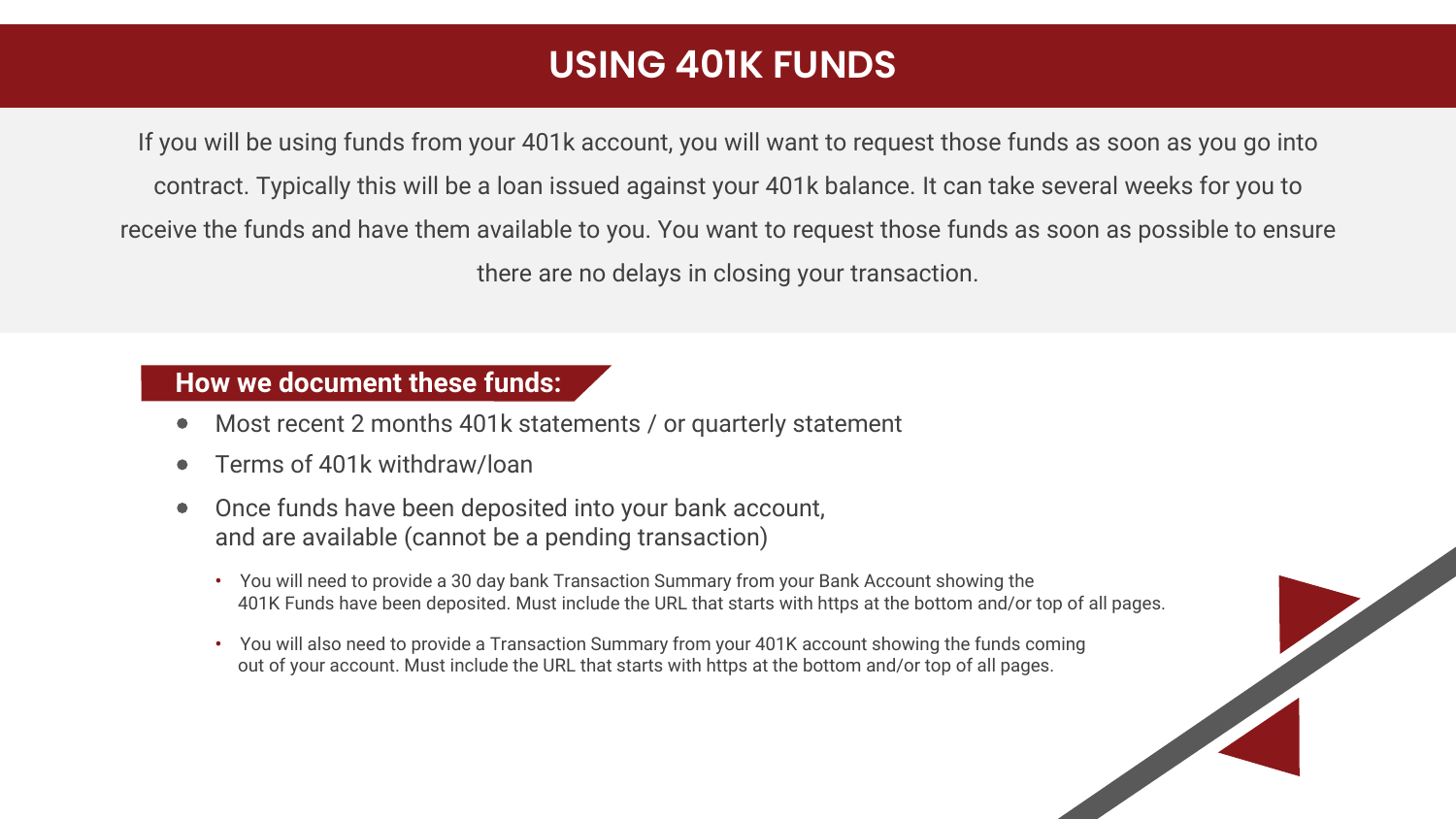### **30 DAY BANK ACTIVITY/TRANSACTION SUMMARY**

During the course of getting your mortgage you will be required to provide a Bank Activity/Transaction Summary. This shows the activity from your Bank Account. It must be dated from present date to the last 30 days overlapping with your most recent Bank Statement. You will need to show the Deposit you placed at the Escrow Company at the beginning of the transaction has cleared your account. You may be required to provide one if you are liquidating funds from your 401K or are receiving Gift Funds that have been deposited into your account. Please filter out transactions that are more than 60 days old.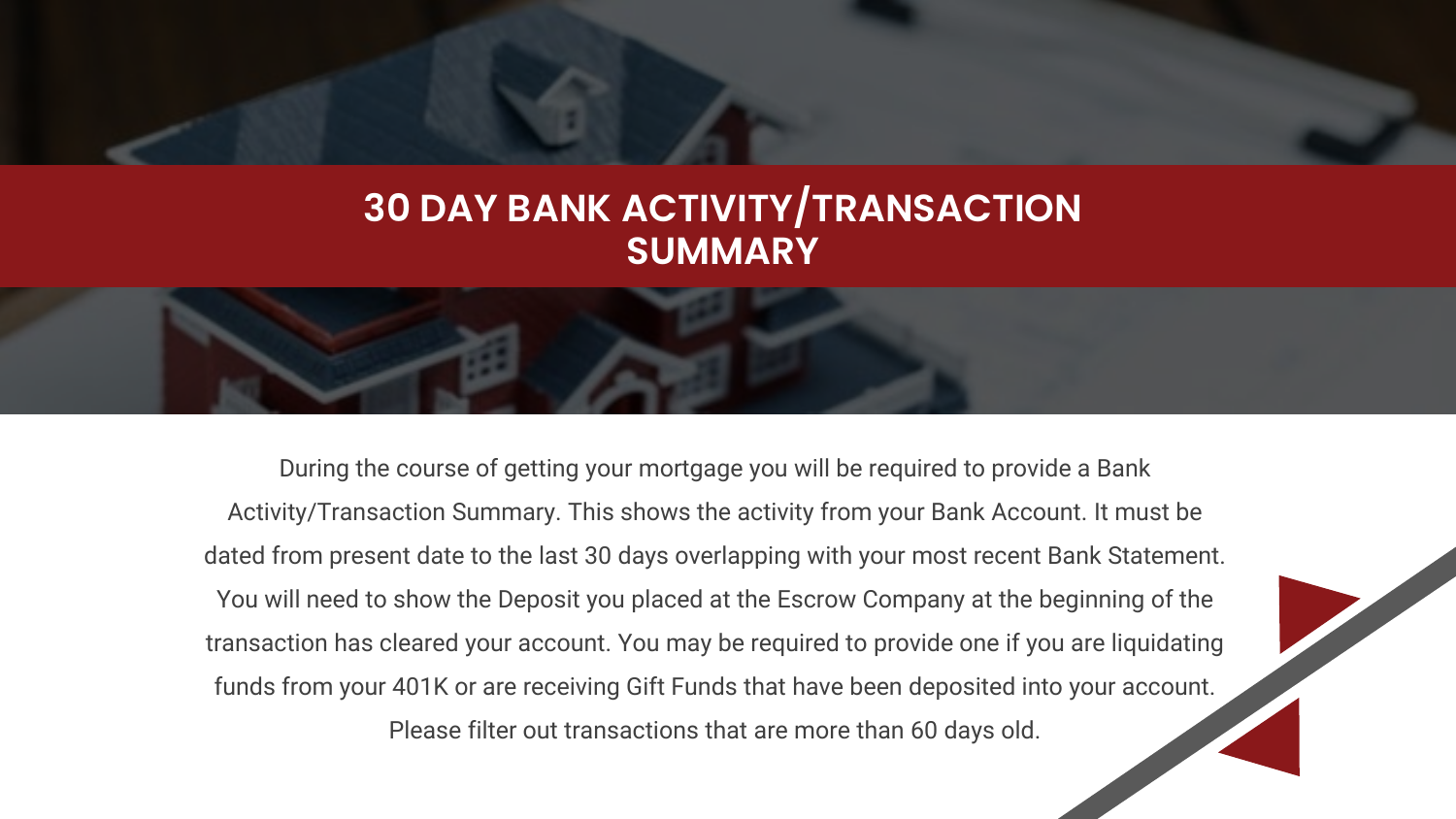

### **Requirements of the Activity/Transaction report:**

- If you download this report from online:  $\bullet$ 
	- MUST SHOW:  $\bullet$ 
		- **•** Last 4 of acct#
		- **•** Have the https web address across the bottom of the page and/or top of page.
- If you go into the bank and have the teller print this for you:  $\bullet$ 
	- MUST SHOW:  $\bullet$ 
		- **•** The last 4 of acct#
		- **•** Every page of report needs to be stamped by teller with bank stamp on it.

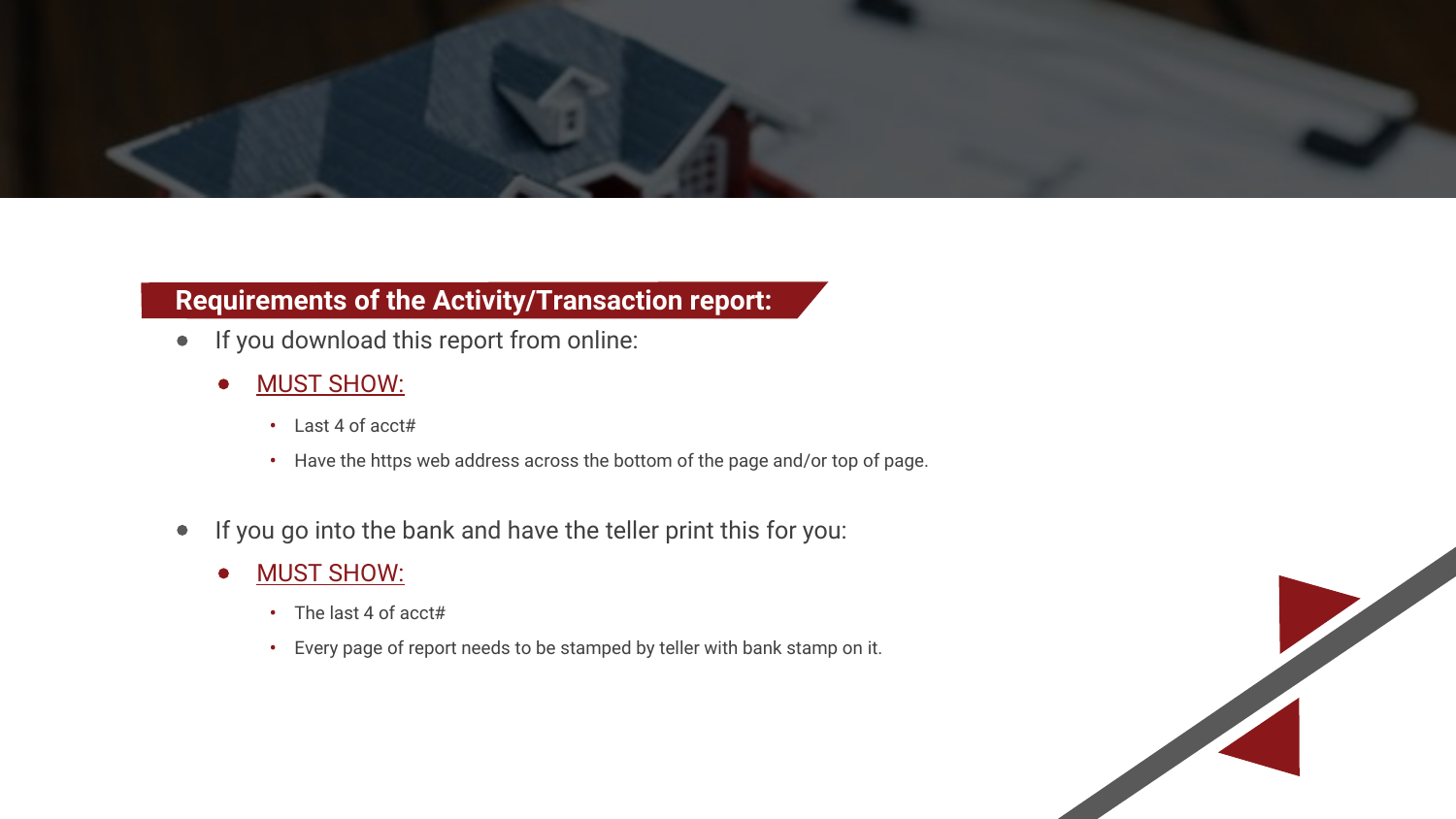#### GET PRE-APPROVED

Here you complete a full application, submit your supporting documents, and run your credit. If you meet all requirements for the loan, we will issue you a pre-approval letter with the amount you're pre-approved for.

#### START SHOPPING FOR A HOME AND SUBMIT OFFERS

Here you will look at potential homes that you're interested in buying with your Real Estate Agent. Your Realtor will help you submit offers on the ones you'd like to buy.

#### GET YOUR OFFER ACCEPTED AND OPEN ESCROW

- Once a seller accepts your offer, the Listing Agent or your Real Estate Agent will open escrow.
- The Escrow Company is a third-party company who is responsible for transferring titles, funds and liens, etc.
- Once escrow is opened, you will make your initial deposit on your home. Typically this is 1% of the sales price of the home or whatever amount you agreed to in the purchase contract. This deposit gets applied towards your total cash to close which is your down payment and closing costs combined.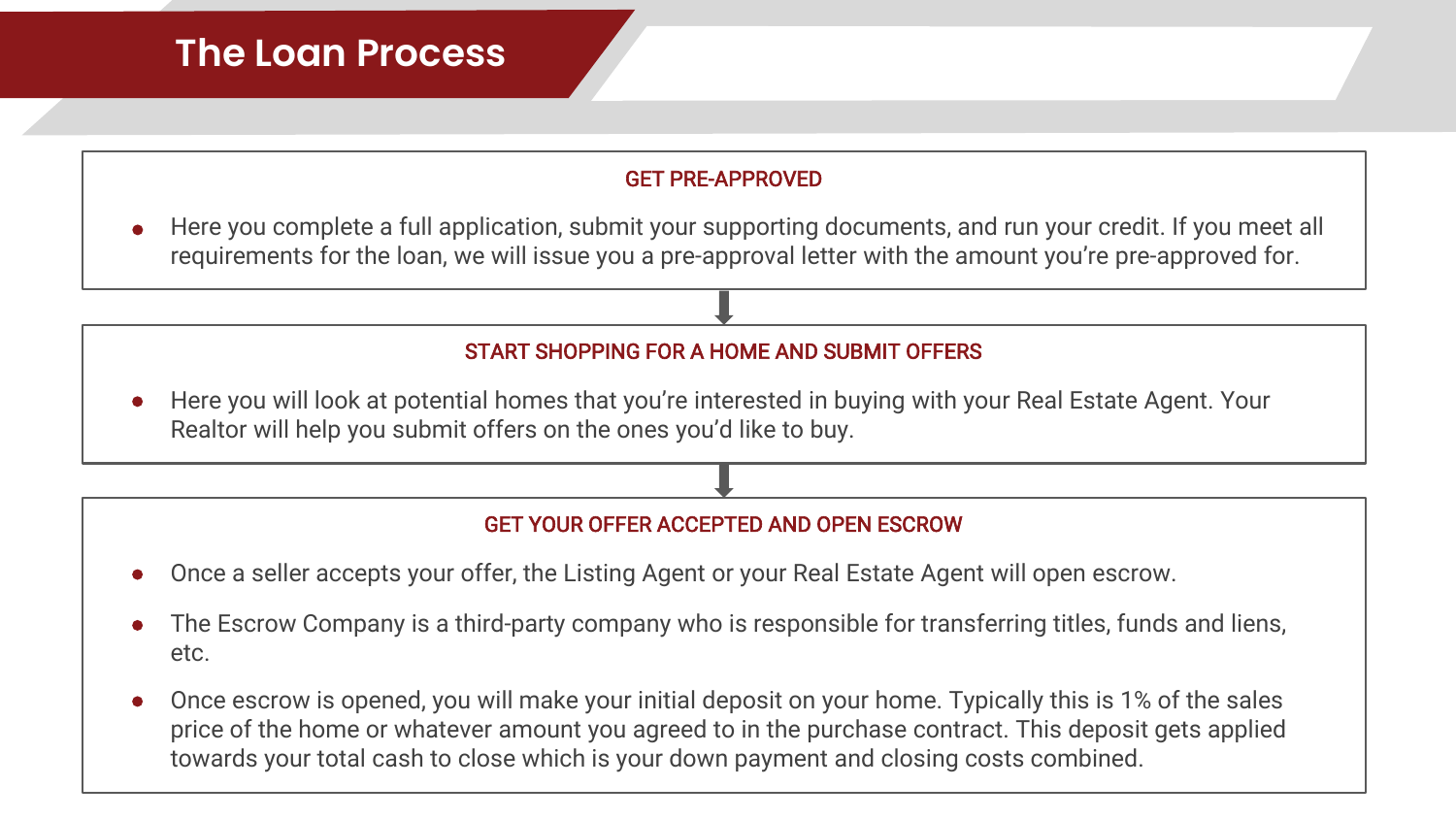#### SUBMIT YOUR FILE TO SET-UP/PROCESSING

Now that we have an accepted offer, your file will get submitted to Set Up/Processing. Here we will set up your file for Initial Disclosures and prepare the file for Underwriting Submission.

#### ELECTRONICALLY SIGN YOUR INITIAL DISCLOSURES.

- After your file has been disclosed you will receive your Initial Disclosures pertaining to your loan and home purchase.
- You will also receive an Initial Loan Estimate with the estimated costs associated with your loan.
- Once you e-sign your Initial Disclosures, the loan will be placed in line for Underwriting review.

#### ORDER YOUR APPRAISAL

- The Mortgage Lender will want to make sure that whatever home you are purchasing, is valued at the price you are buying it for or valued at a higher amount than what you're paying for it.
- We will contact you to collect your credit card or debit card information to place the order for your Appraisal.  $\bullet$
- Once the order is placed, it will be assigned to an Appraiser. The Appraisal Management Company will let us know how soon the Appraiser can inspect the property and when the Appraisal Report will be delivered to us.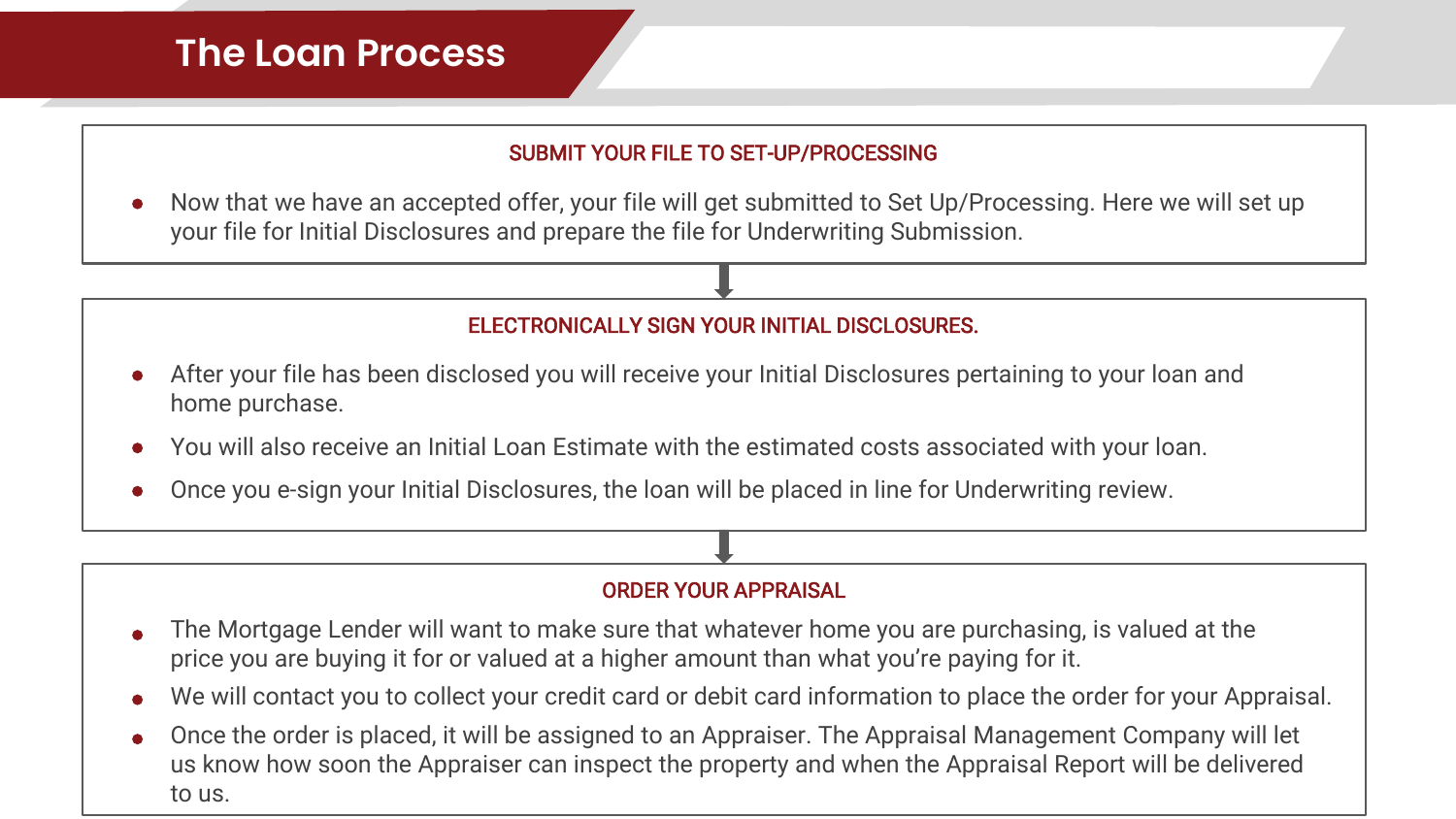#### RECEIVE UNDERWRITER'S CONDITIONAL APPROVAL

- After a few days or so (depending on current turn times) the Underwriter reviews your file and will issue an updated list of documents needed for the Final Approval.
- Once we have the list of items needed for Final Approval from the Underwriter, you will have to provide us with any additional/updated documents the Underwriter is requesting.

#### RECEIVE A COPY OF YOUR APPRAISAL REPORT

- Home must appraise at the value you are buying it for or higher. If the home appraised higher than what you're buying it for, it does not mean you have to pay more for the home. It means you're paying less than what the home is valued at.
- If the home appraises under the value you're buying it for, you'll have to go into renegotiations with the  $\bullet$ seller. Your Realtor will help you with this.
- We will check for any repairs that the Appraiser requested. If the Appraiser called for any repairs, we will need to order a Re-Inspection. This is an additional upfront cost to the buyer. If the Appraiser did not call for any repairs, a Re-Inspection will not be required or charged.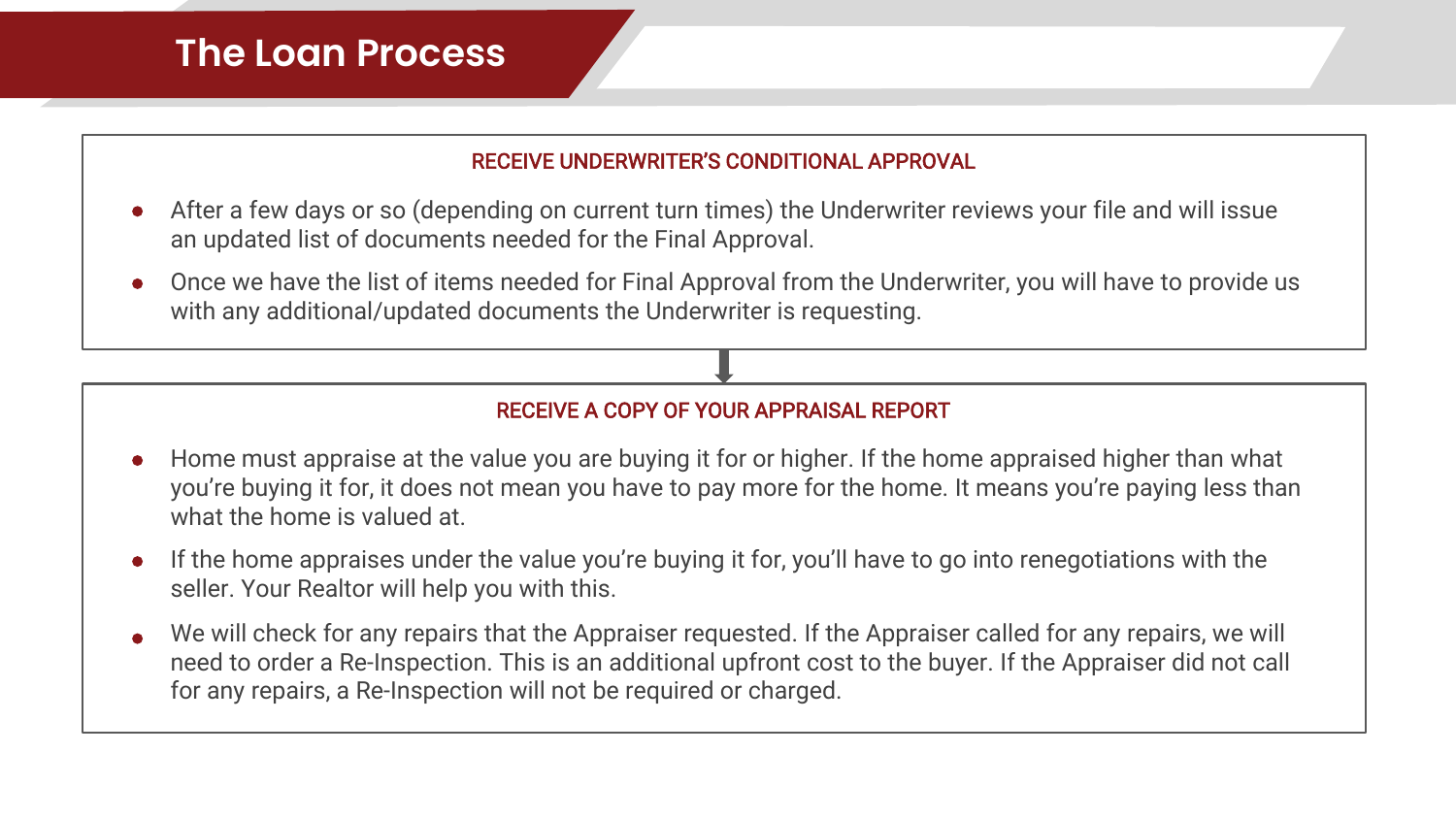#### RE-SUBMIT YOUR FILE TO UNDERWRITING FOR FINAL APPROVAL

- We will submit the documents requested by Underwriting, along with your Appraisal to Underwriting. After a few days or so (depending on turn times) the Underwriter will review your documents and Appraisal. If everything is satisfactory, the Underwriter will issue a Final Approval also known as Cleared to Close.
- If the documents do not satisfy the Underwriter Conditions, we will need additional documentation and  $\bullet$ re-submit your file until we get the Final Approval from Underwriting.

#### E-SIGN YOUR CLOSING DISCLOSURE

- By law we have to disclose the estimated fees associated with your loan 3 Business Days before you can sign final paperwork for the home.
- Once you e-sign the Closing Disclosure the mandatory 3 Business Day waiting period starts.

#### ORDER & SIGN YOUR FINAL DOCUMENTS

- Once you acknowledge receipt of your Closing Disclosure, we will order your Final Loan Docs that need to be notarized with an approved Notary.
- Once your Final Loan Documents are printed and ready to be signed, the Title and Escrow Company will schedule a Notary appointment so that you are able to sign your Final Documents.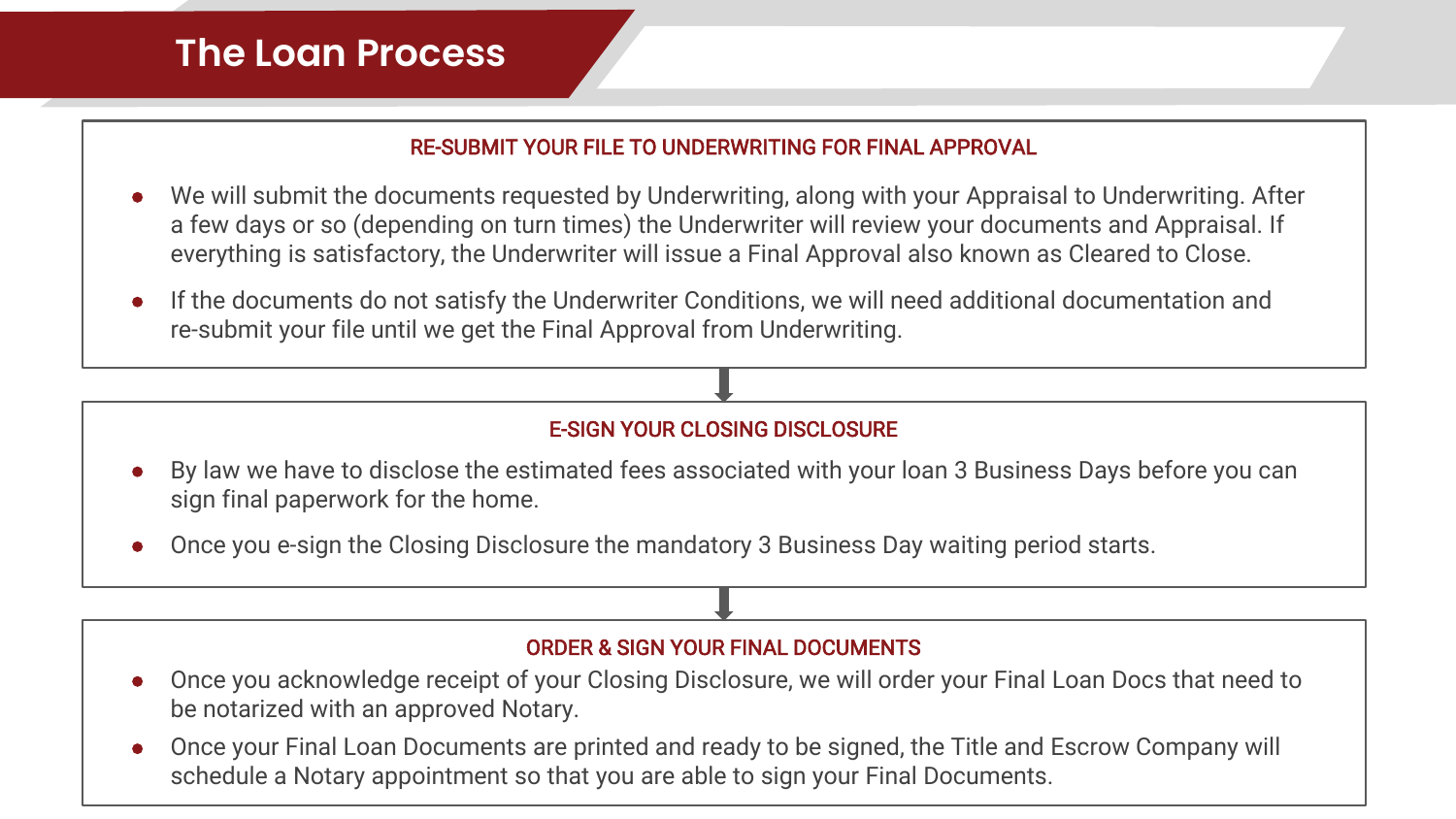#### WIRE YOUR FUNDS TO ESCROW

After your signing, your Notary will provide you with Wiring Instructions and you will wire the remaining funds to the Escrow Company.

#### PROCESS YOUR FINAL PAPERWORK & SEND LENDER WIRE.

- Your Notary will have to turn in your Final Documents to the Title and Escrow Company.
- Your Final Loan Documents will then be processed by the Title and Escrow Company as well as our Lender's Closing Department and make sure that there are no missing signatures or documents.
- If something is needed they will request it and we cannot Fund or Record you as the new owner until the items are met.
- If the Lender has everything they need, they will proceed with wiring the funds for the loan and give  $\bullet$ Recording Authorization to the Title and Escrow Company.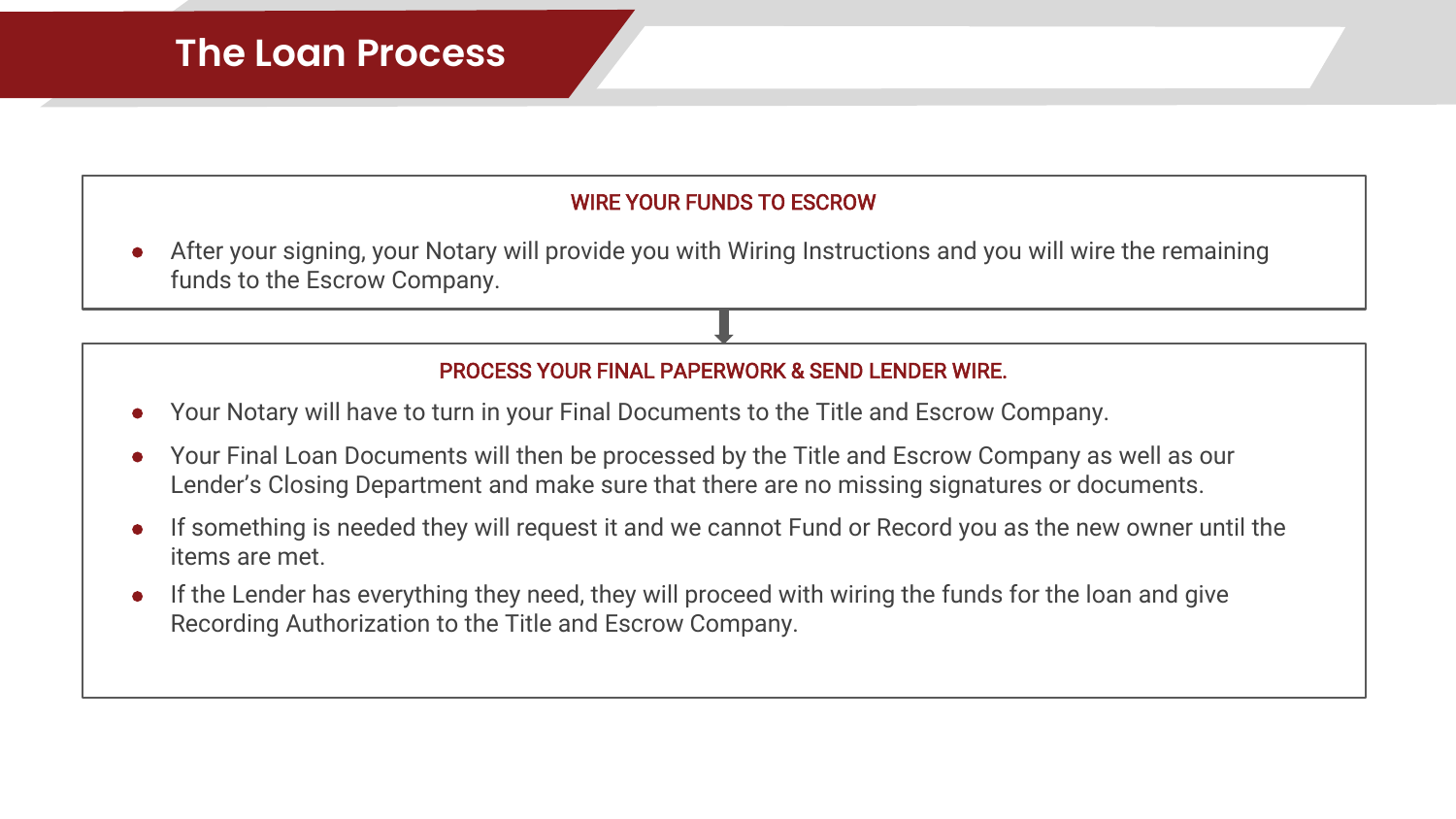#### RECORD YOU AS THE NEW OWNER OF THE HOME.

- Once the Title and Escrow Company receive the Lender's Wire and Recording Authorization they will  $\bullet$ record you as the new owner of the home in the County you are buying in.
- The County will give us confirmation that you are officially the recorded owner of the home. $\bullet$

#### RECEIVE YOUR KEYS!

Now that you are officially the new owner of the home, you will receive your keys from your Real Estate Agent. Congratulations! You are now a Homeowner!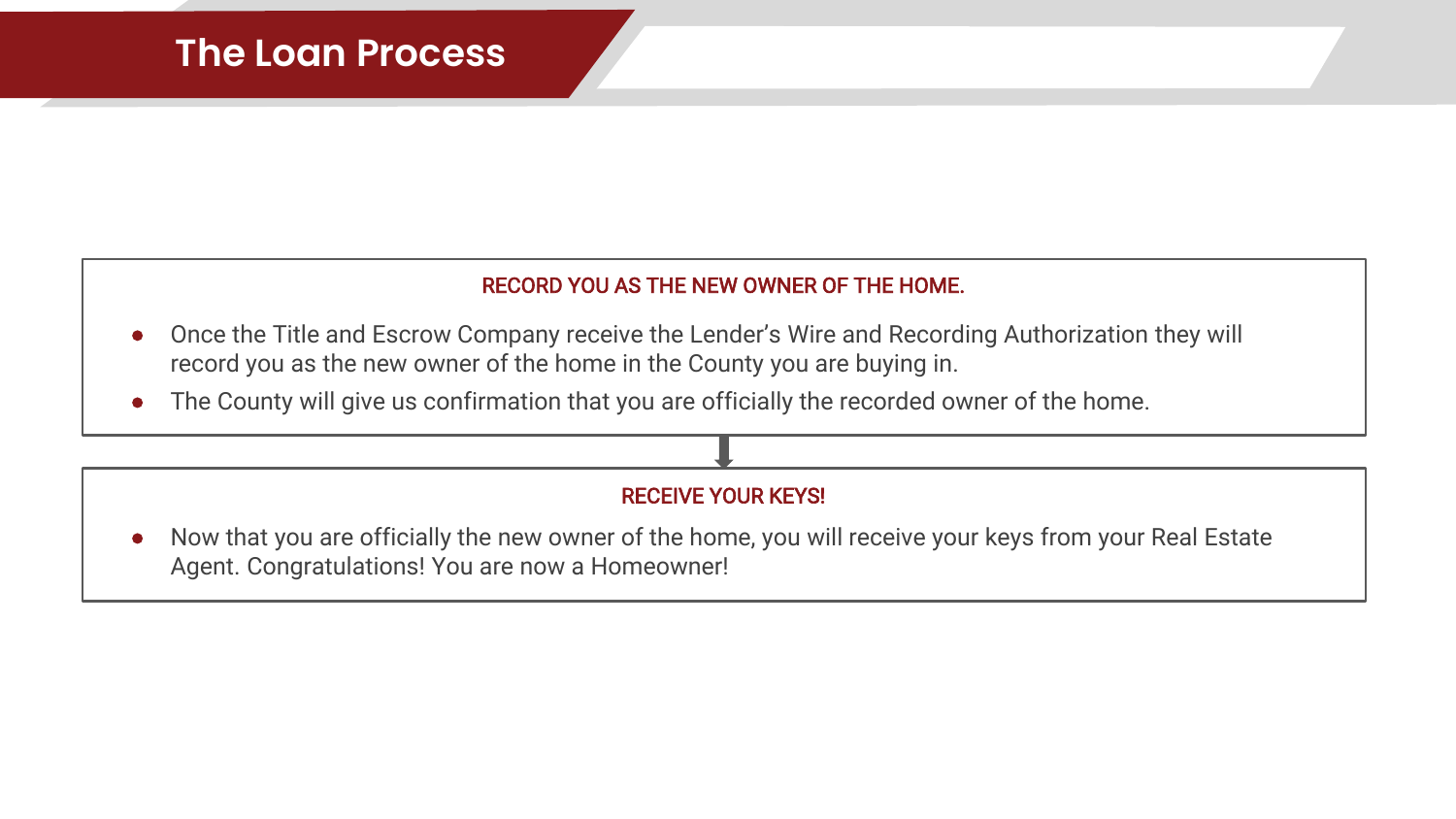### **THE TEN COMMANDMENTS OF BUYING A HOME**

**1** Thou shalt not change jobs, become self-employed or quit your job.

- 2 Thou shalt not buy a car, truck or van or you may be living in it!!!
- 3 Thou shalt not use credit cards excessively or let current accounts fall behind.
- **4** Thou shalt not spend any money you have set aside for closing.
- 5 Thou shalt not omit debts or liabilities from your loan application.
- 6 Thou shalt not buy furniture.
- **7** Thou shalt not originate any new inquiries on your credit.
- 8 Thou shalt not make any large deposits without checking with your loan officer first.
- **9** Thou shalt not change bank accounts.
- 10 Thou shalt not co-sign on a loan for anyone.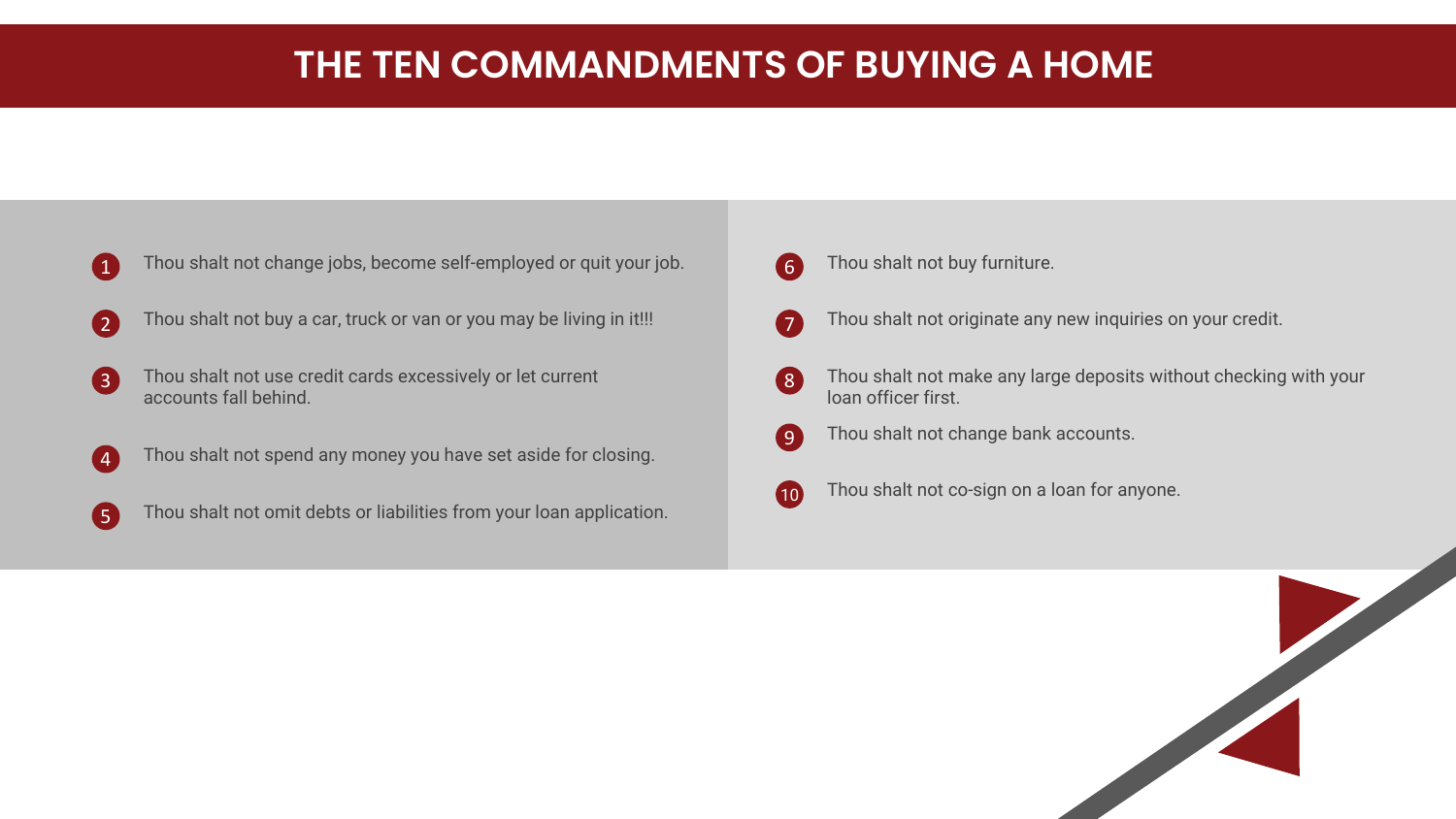### **SHOPPING MORTGAGES:**

### **Hiring Your Loan Officer**

- Make sure you are comfortable and confident in your lender's ability and most importantly someone you can trust.
- Consider your schedule. If you work 9-5 and your lender is only available 9-5 it may not be a good match. Be sure and ask if they are available to talk

and meet when your schedule allows.

- In order to truly shop each lender, you will need to fill-out multiple
- applications. Be sure you keep all your mortgage related credit pulls in a 30 days window.

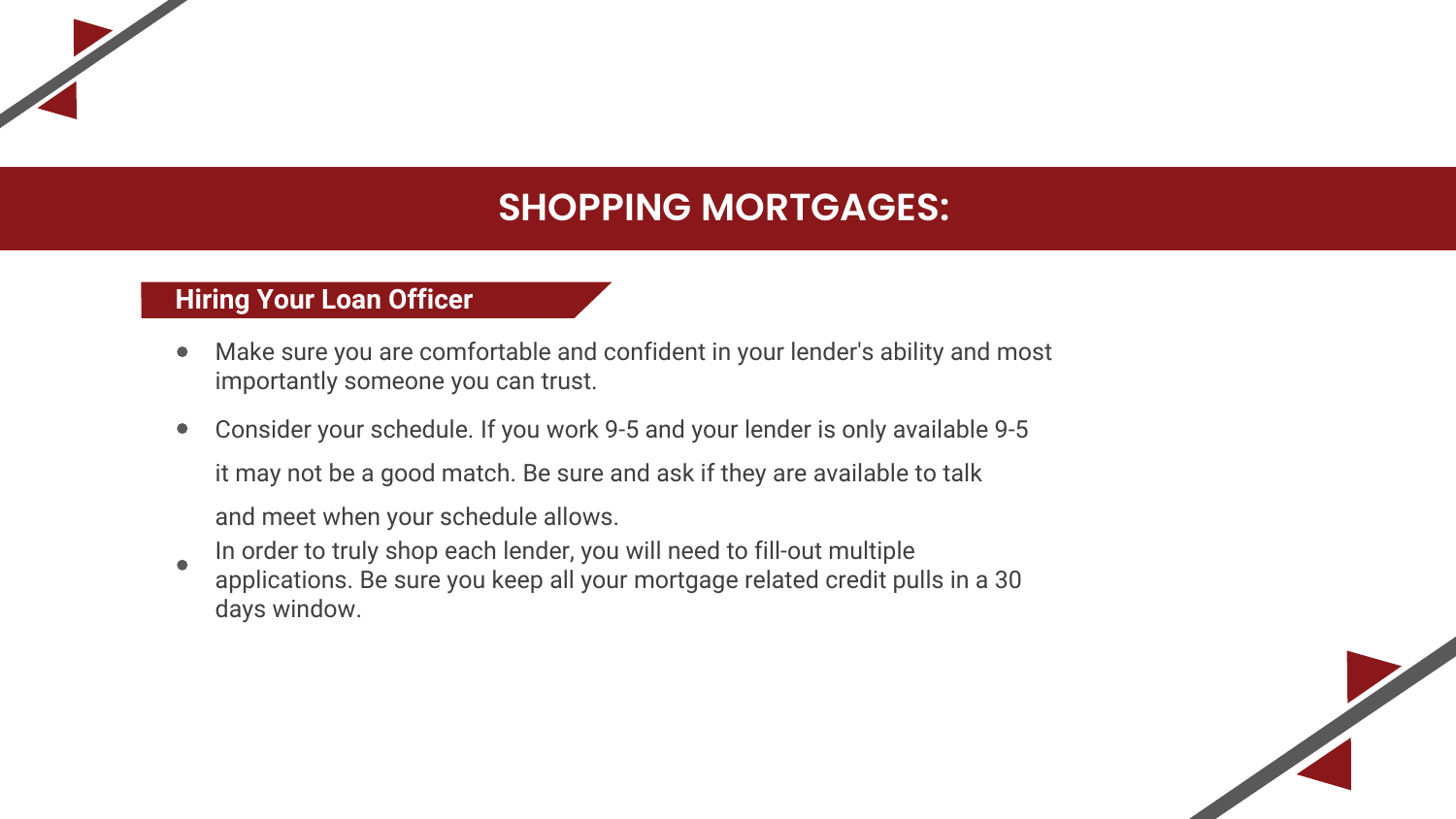### **Lender Fees to**

- **Origination Charge**
- Underwriting Fee
- Processing Fee
- Any points being charged on the rate quoted

### **When Shopping Interest rate…**

Interest rates are in constant flux, so keep that in mind. If you receive a quote from a lender and another quote from a different lender, keep in mind that any difference may be due to market factors and not the fact that a different lender is offering better rates.

> **Remember above all else, you want to be comfortable and have confidence in the lender you choose. They will play a huge role in how smooth your home buying experience goes.**